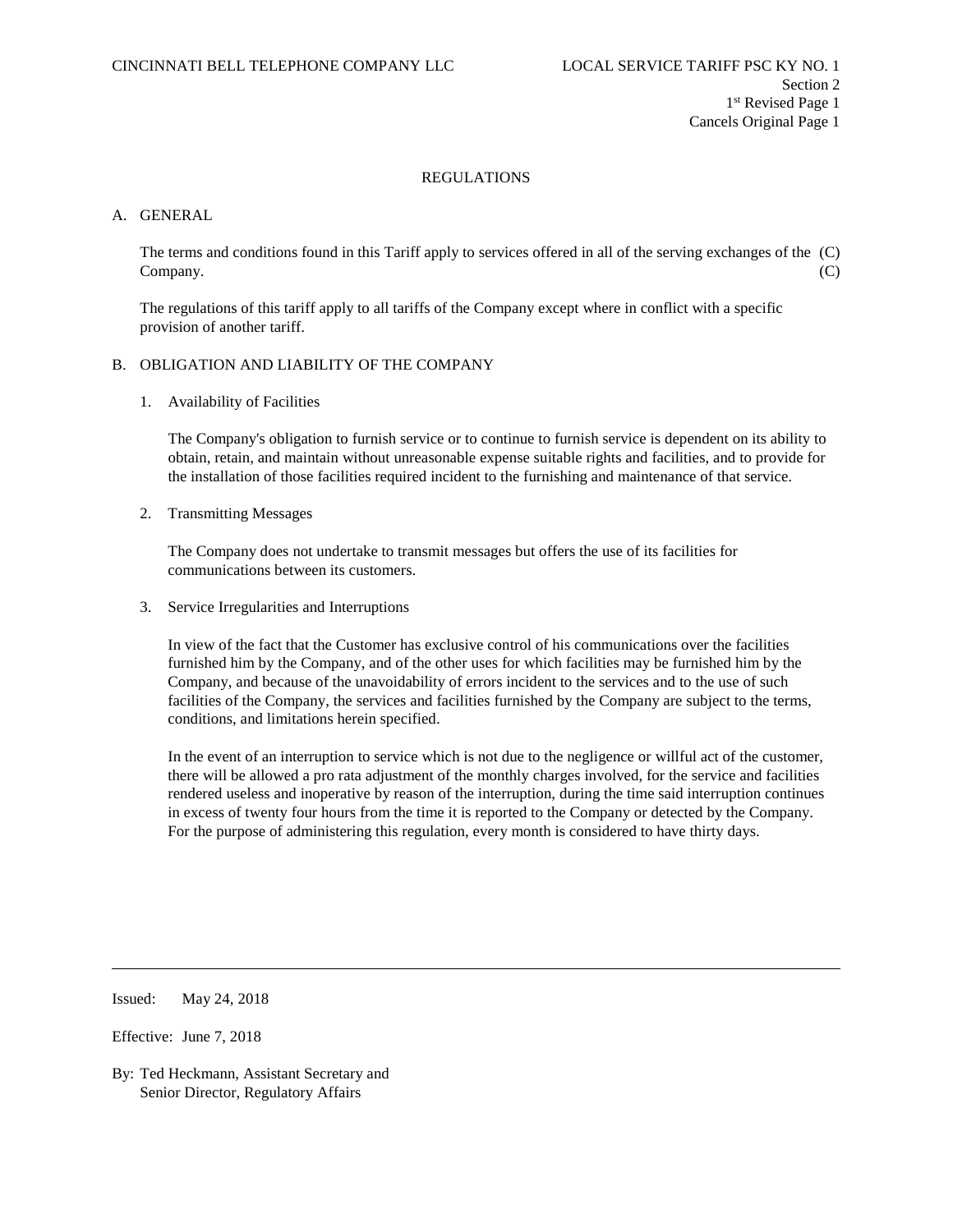### B. OBLIGATION AND LIABILITY OF THE COMPANY (Continued)

#### 3. Service Irregularities and Interruptions (Continued)

For the purpose of applying this provisions, the word "interruption" shall mean the inability to complete calls; incoming, outgoing, or both. "Interruption" does not include and no credit allowance shall be given for service difficulties such as slow dial tone, busy circuits, or other network and/or switching capacity shortages. Nor shall the credit allowance apply where service is interrupted by the negligence or willful act of the Customer or the failure of facilities provided by the Customer, or unlawful or improper use of the facilities or service.

No credit allowance will be made for interruptions due to electric power failure where the customer is responsible for providing electric power.

The liability of the Company for damages arising out of mistakes, omissions, interruptions, delays or errors, or defects in transmission occurring in the course of furnishing service or facilities and not caused by the negligence of the Customer, or of the Company in failing to maintain proper standards of maintenance and operation and to exercise reasonable supervision, will in no event exceed an amount equivalent to the proportionate charge to the Customer for the period of service during which such mistake, omission, interruption, delay or error, or defect in transmission occurs.

The Customer indemnifies and saves the Company harmless against claims for libel, slander, or infringement of copyright arising from the material transmitted over its facilities; against claims for infringement of patents arising from combining with, or using in connection with, facilities of the Company, apparatus and systems of the Customer; and against all other claims arising out of any act or omission of the Customer in connection with the facilities provided by the Company; and against any and all losses from damage to the Customer's facilities or equipment attached or connected to facilities furnished by the Company.

Issued: July 8, 2016

Effective: July 22, 2016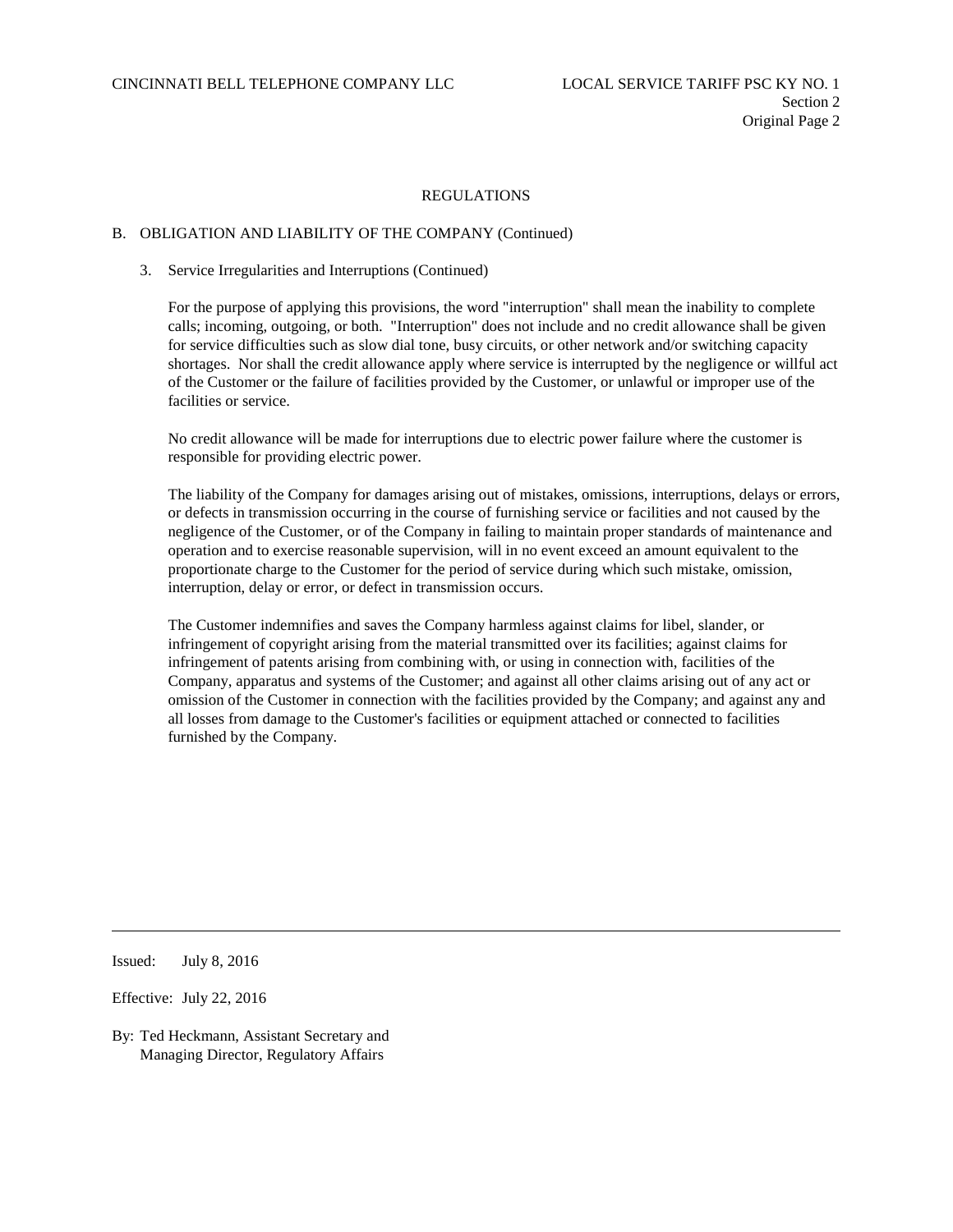#### B. OBLIGATION AND LIABILITY OF THE COMPANY (Continued)

4. Use of Connecting Company Lines

When the lines of other telephone companies are used in establishing connections to points not reached by the Company's lines, the Company is not liable for any act or omission of the other company or companies.

5. Defacement of Premises

The Company is not liable for any defacement or damage to the Customer's premises resulting from the existence of the Company's equipment and associated wiring on such premises, or from the installation or removal thereof, when such defacement or damage is not the result of the negligence of the Company.

When the Customer is a tenant and requests an installation that could, in the opinion of the Company, result in damage to the property of the owner, the customer must obtain, prior to installation, a written release from the owner or his authorized agent absolving the Company of liability.

6. Directory Listings

The Company does not guarantee the accuracy of listings, and will not be a party to controversies arising between customers or others as a result of listings published in its directories.

Issued: July 8, 2016

Effective: July 22, 2016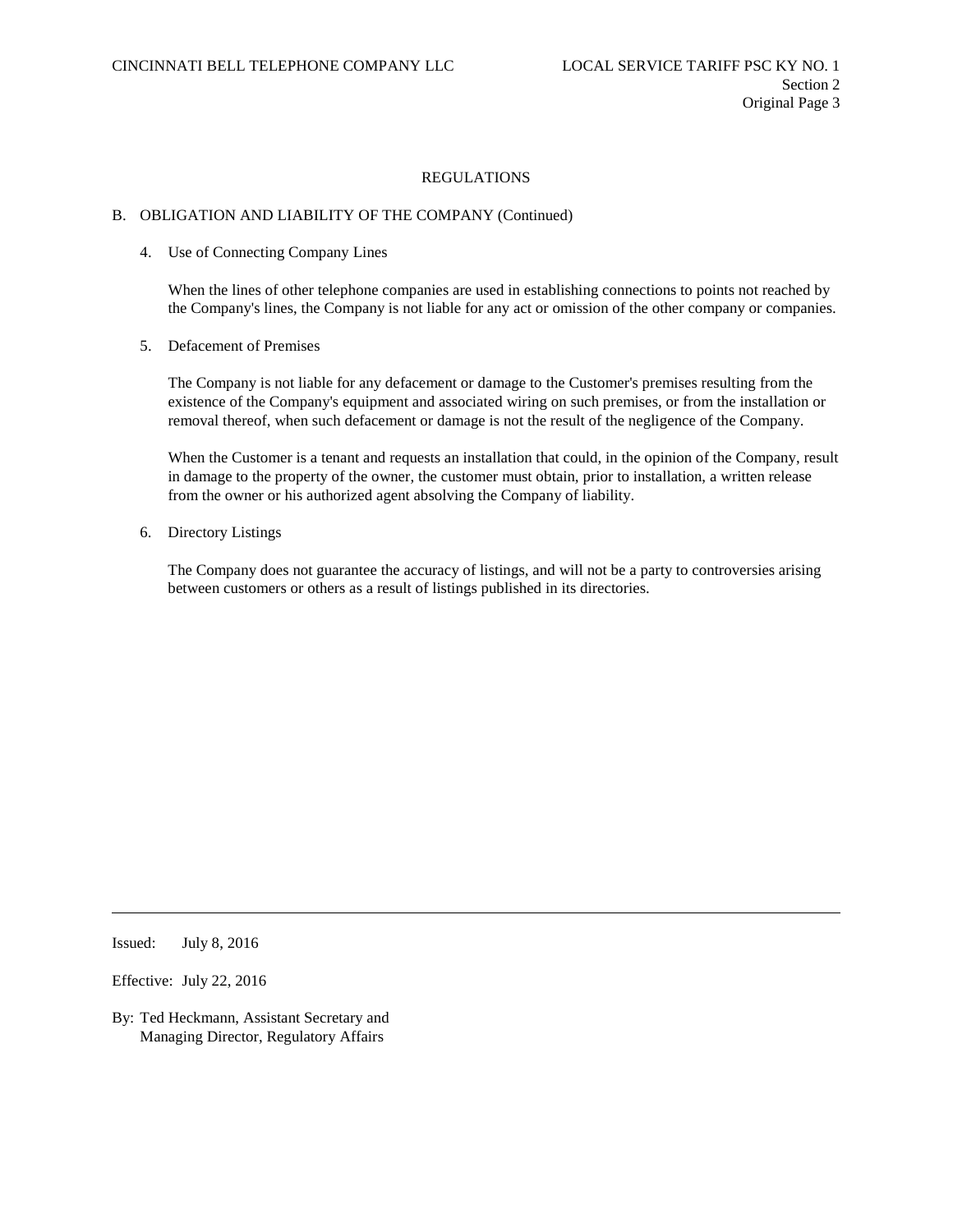# C. USE OF SERVICE AND FACILITIES

1. Ownership and Use of Service and Equipment

Equipment and lines furnished by the Company on the premises of a Customer are the property of the Company, whose agents and employees have the right to enter the premises at any reasonable hour for the purpose of installing, inspecting, maintaining, or repairing the equipment and lines, or upon termination of the service, for the purpose of removing such equipment or lines.

Equipment furnished by the Company must, upon termination of service for any cause whatsoever, be returned to it in good condition, except for reasonable wear and tear.

- 2. Connections of Customer Provided Terminal Equipment, Communications Systems, and Inside Wire
	- a. General

Terminal equipment, communications systems and inside wire provided by the Customer may be connected at the Customer's premises to telecommunications services furnished by the Company where such connections are made in accordance with the provisions of Part 68 of the Federal Communications Commission's (FCC) Rules and Regulations and any applicable Company tariffs and/or service agreements, as are now in effect or may become effective.

Issued: July 8, 2016

Effective: July 22, 2016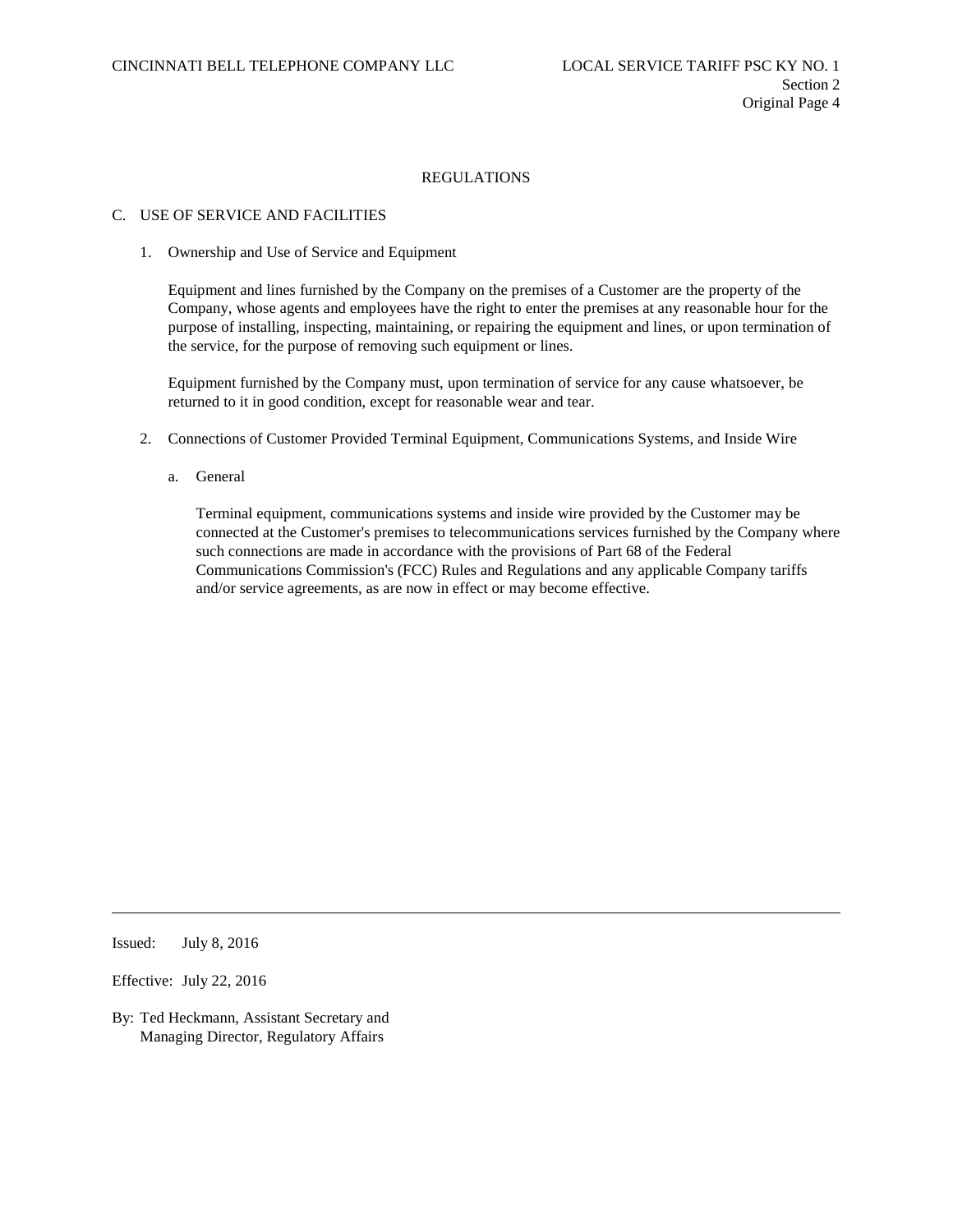### C. USE OF SERVICE AND FACILITIES (Continued)

- 2. Connections of Customer Provided Terminal Equipment, Communications Systems, and Inside Wire (Continued)
	- b. Responsibility of the Customer

The Customer will be responsible for the installation, operation and maintenance of any customer provided terminal equipment, communications system, or inside wire. No combinations of customer provided terminal equipment, communications systems, or inside wire shall require change in or alteration of the equipment or services of the Company, cause electrical hazards to Company personnel, damage to Company equipment, malfunction of Company billing equipment, or degradation of service to persons other than the user of the subject terminal equipment or communications system, the calling or called party. Upon notice from the Company that customer provided terminal equipment, communications system, or inside is causing such hazard, damage, malfunction or degradation of service, the Customer must make whatever changes are necessary to remove or prevent such hazard, damage, malfunction or degradation of service.

The customer will be responsible for the payment of a Maintenance of Service Charge as provided in the Company's service agreements for visits by a Company employee to the customer's premises when a service difficulty or trouble report results from the use of customer-provided terminal equipment, communications system, or inside wire.

Issued: July 8, 2016

Effective: July 22, 2016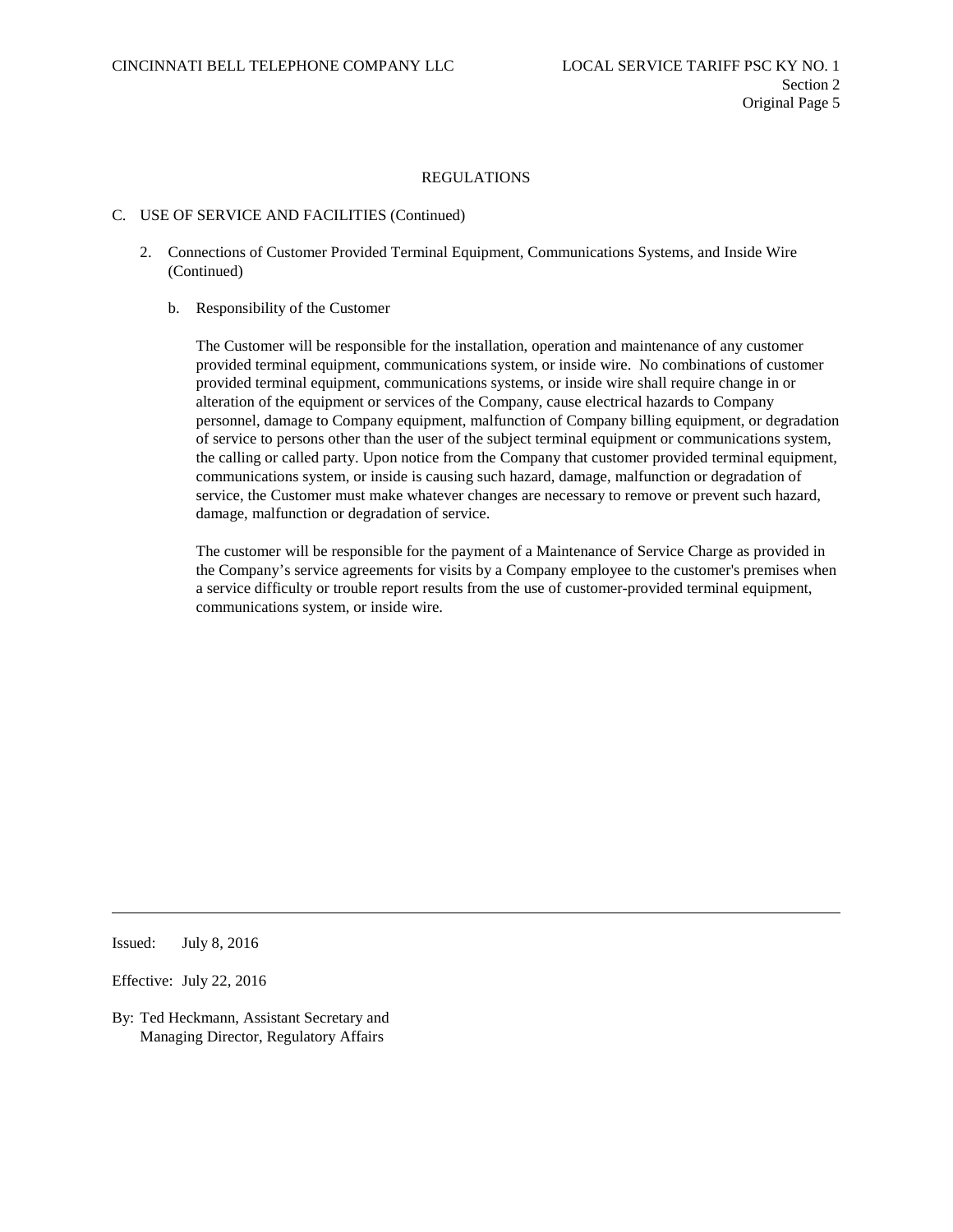### C. USE OF SERVICE AND FACILITIES (Continued)

- 2. Connections of Customer Provided Terminal Equipment, Communications Systems, and Inside Wire (Continued)
	- c. Responsibility of the Company

Telecommunications services are not represented as adapted to the use of customer provided terminal equipment or communications systems. Where customer provided terminal equipment or communications systems are used with telecommunications services, the responsibility of the Company shall be limited to the furnishing of service components suitable for telecommunications services and to the maintenance and operation of service components in a manner proper for such services. Subject to this responsibility the Company will not be responsible for:

- i. The through transmission of signals generated by the customer provided terminal equipment or communications systems or for the quality of, or defects in such transmission, or
- ii. The reception of signals by customer provided terminal equipment or communications systems, or
- iii. Address signaling where such signaling is performed by customer provided signaling equipment.

The Company will, at the customer's request, provide information concerning interface parameters needed to permit customer provided terminal equipment to operate in a manner compatible with telecommunications services.

The Company may make changes in its telecommunications services, equipment, operations or procedures, where such action is not inconsistent with Part 68 of the Federal Communications Commission's Rules and Regulations. If such changes can be reasonably expected to render any customer's terminal equipment or communications system incompatible with telecommunications services, or require modification or alteration of such customer provided terminal equipment or communications systems, or otherwise materially affect its use or performance, the customer will be given adequate notice, in writing, to allow the customer an opportunity to maintain uninterrupted service.

Issued: July 8, 2016

Effective: July 22, 2016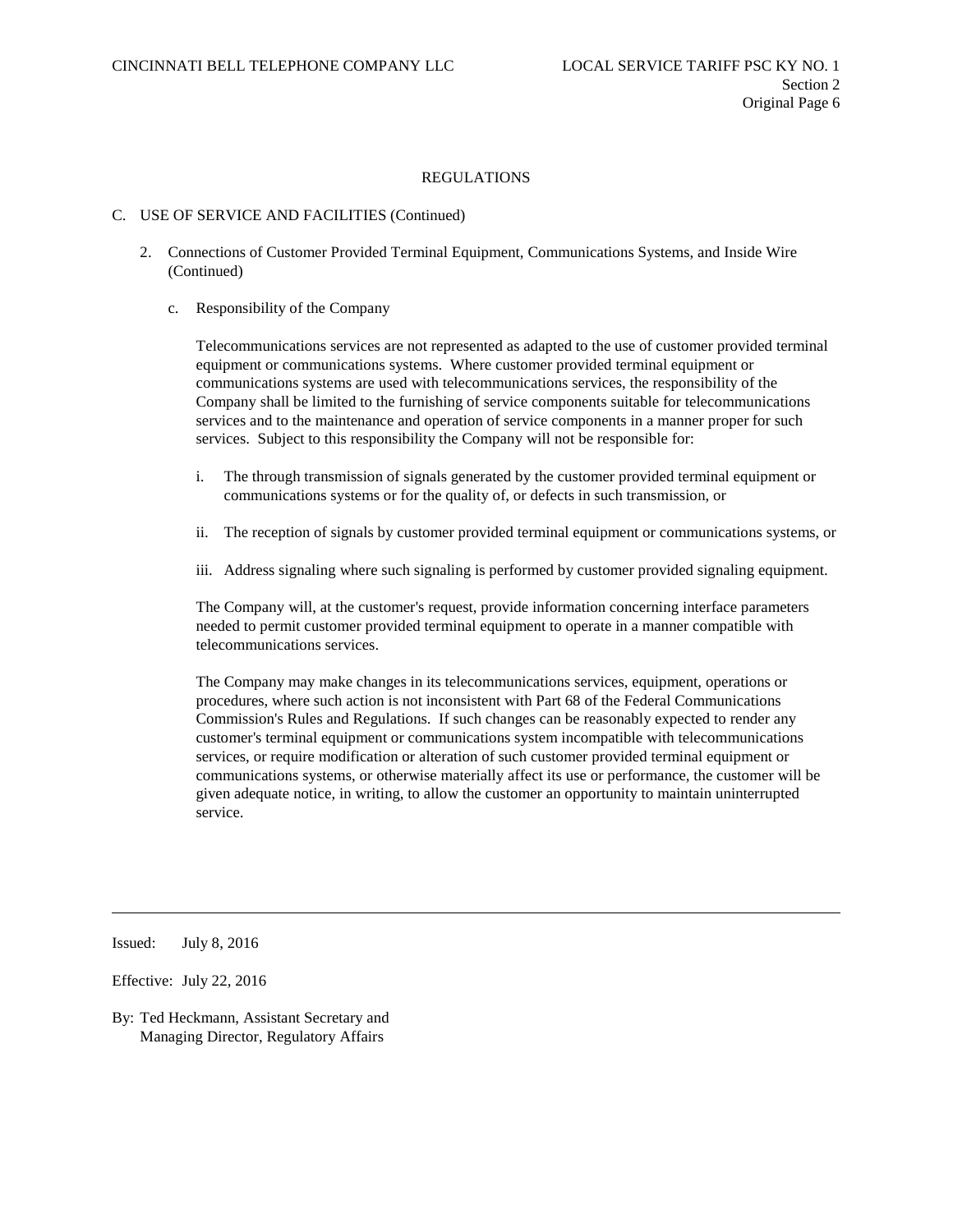### C. USE OF SERVICE AND FACILITIES (Continued)

- 2. Connections of Customer Provided Terminal Equipment, Communications Systems, and Inside Wire (Continued)
	- d. Violation of Regulations

When any customer provided terminal equipment or communications system is used with telecommunications services in violation of any of the provisions in this Part C.2., the Company will take whatever immediate action is necessary for the protection of the telecommunications network and Company employees, and will promptly notify the customer of the violation.

The customer must discontinue use of the terminal equipment or communications system or correct the violation and must confirm in writing to the Company within 10 days, following the receipt of written notice from the Company, that such use has ceased or that the violation has been corrected. Failure of the customer to discontinue such use or to correct the violation and to give the required written confirmation to the Company within the time stated above will result in suspension of the customer's service until the customer complies with the provisions of this tariff and the Company's service agreements.

e. Connection of Grandfathered Communications Systems and Terminal Equipment

Grandfathered Communications Systems denote customer provided communications systems (including their equipment, premises wiring and protective circuitry if any) connected at the customer's premises that are considered to be grandfathered under Part 68 of the Federal Communications Commission's (FCC) Rules and Regulations. These systems may remain connected for the life of the equipment without registration. Additions and modifications may be made only in accordance with FCC Part 68.

Issued: July 8, 2016

Effective: July 22, 2016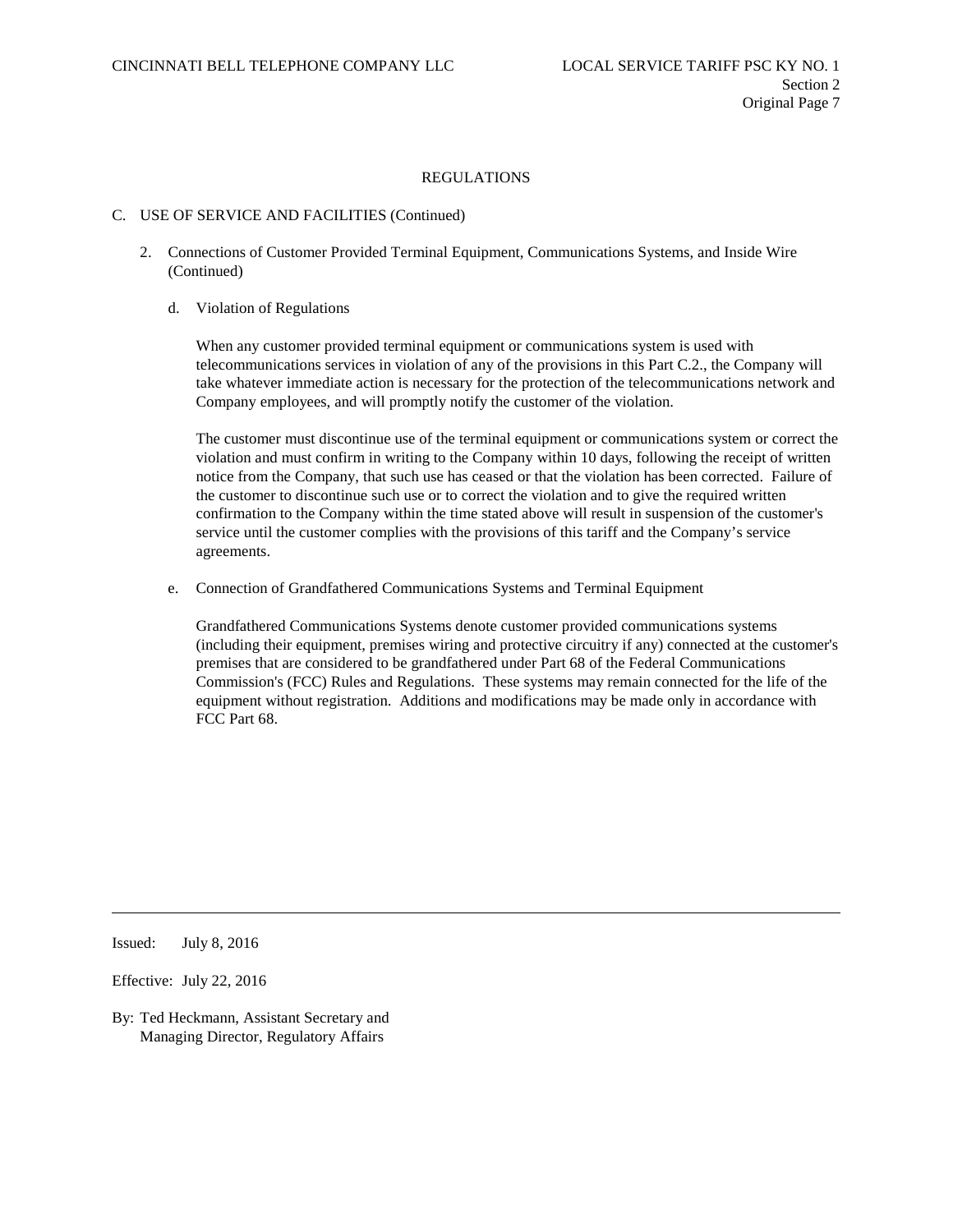# C. USE OF SERVICE AND FACILITIES (Continued)

- 2. Connections of Customer Provided Terminal Equipment, Communications Systems, and Inside Wire (Continued)
	- f. Connection of Registered Equipment

Registered Equipment denotes equipment which complies with and has been approved within the registration provisions of FCC Part 68.

Customer provided registered terminal equipment, registered protective circuitry, and registered communications systems may be directly connected at the customer premises to the telecommunications network, subject to FCC Part 68.

Issued: July 8, 2016

Effective: July 22, 2016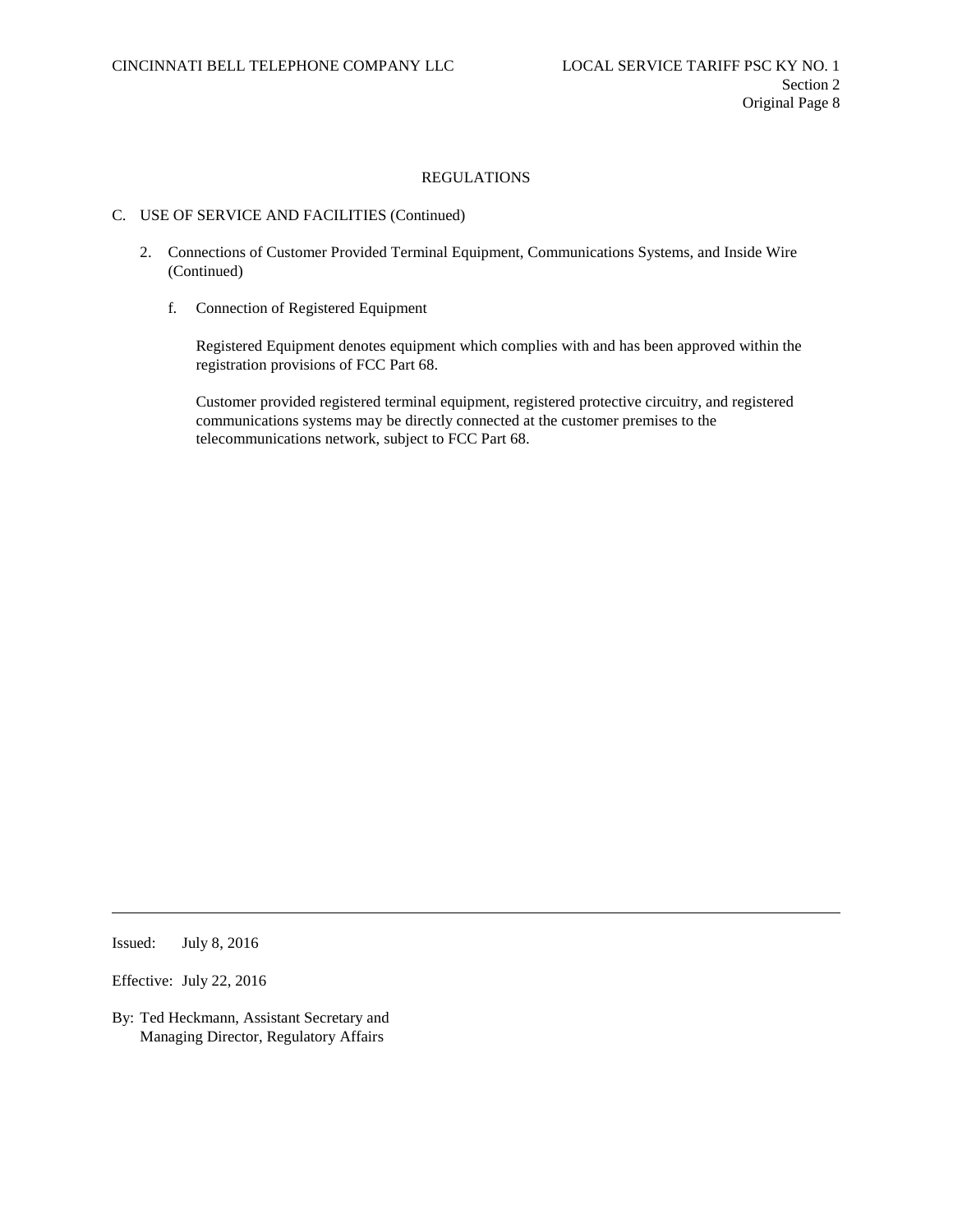$(D)*$ 

 $(D)*$ 

| *Per KRS §278.5435 all basic and non-basic services, along with applicable terms and conditions are being | (C) |
|-----------------------------------------------------------------------------------------------------------|-----|
| withdrawn from this tariff. This information is now located in Cincinnati Bell's Service Agreements.      | (C) |

Issued: May 24, 2018

Effective: June 7, 2018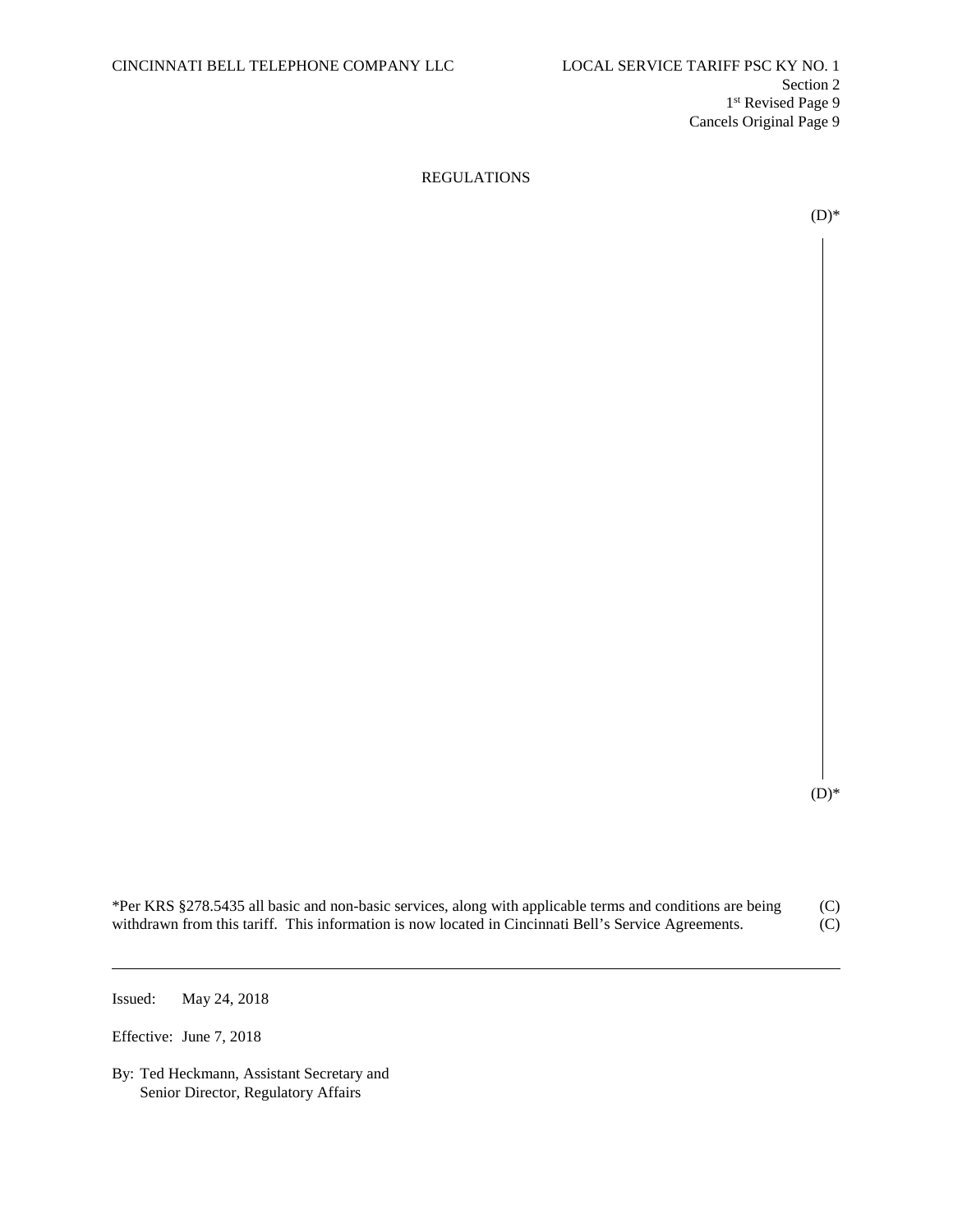$(D)*$ 

 $(D)*$ 

| *Per KRS §278.5435 all basic and non-basic services, along with applicable terms and conditions are being | (C) |
|-----------------------------------------------------------------------------------------------------------|-----|
| withdrawn from this tariff. This information is now located in Cincinnati Bell's Service Agreements.      | (C) |

Issued: May 24, 2018

Effective: June 7, 2018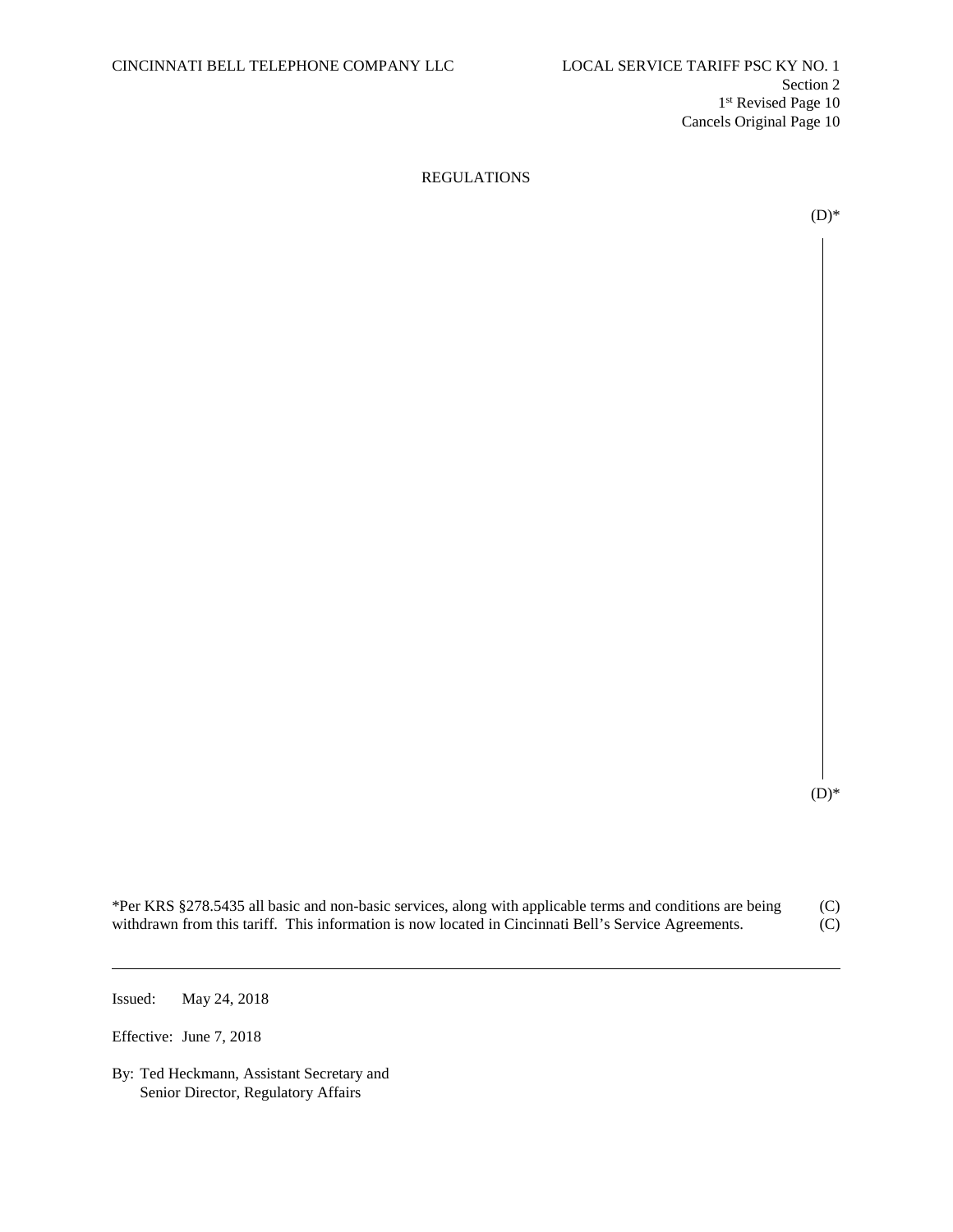$(D)*$ 

 $(D)*$ 

| *Per KRS §278.5435 all basic and non-basic services, along with applicable terms and conditions are being | (C) |
|-----------------------------------------------------------------------------------------------------------|-----|
| withdrawn from this tariff. This information is now located in Cincinnati Bell's Service Agreements.      | (C) |

Issued: May 24, 2018

Effective: June 7, 2018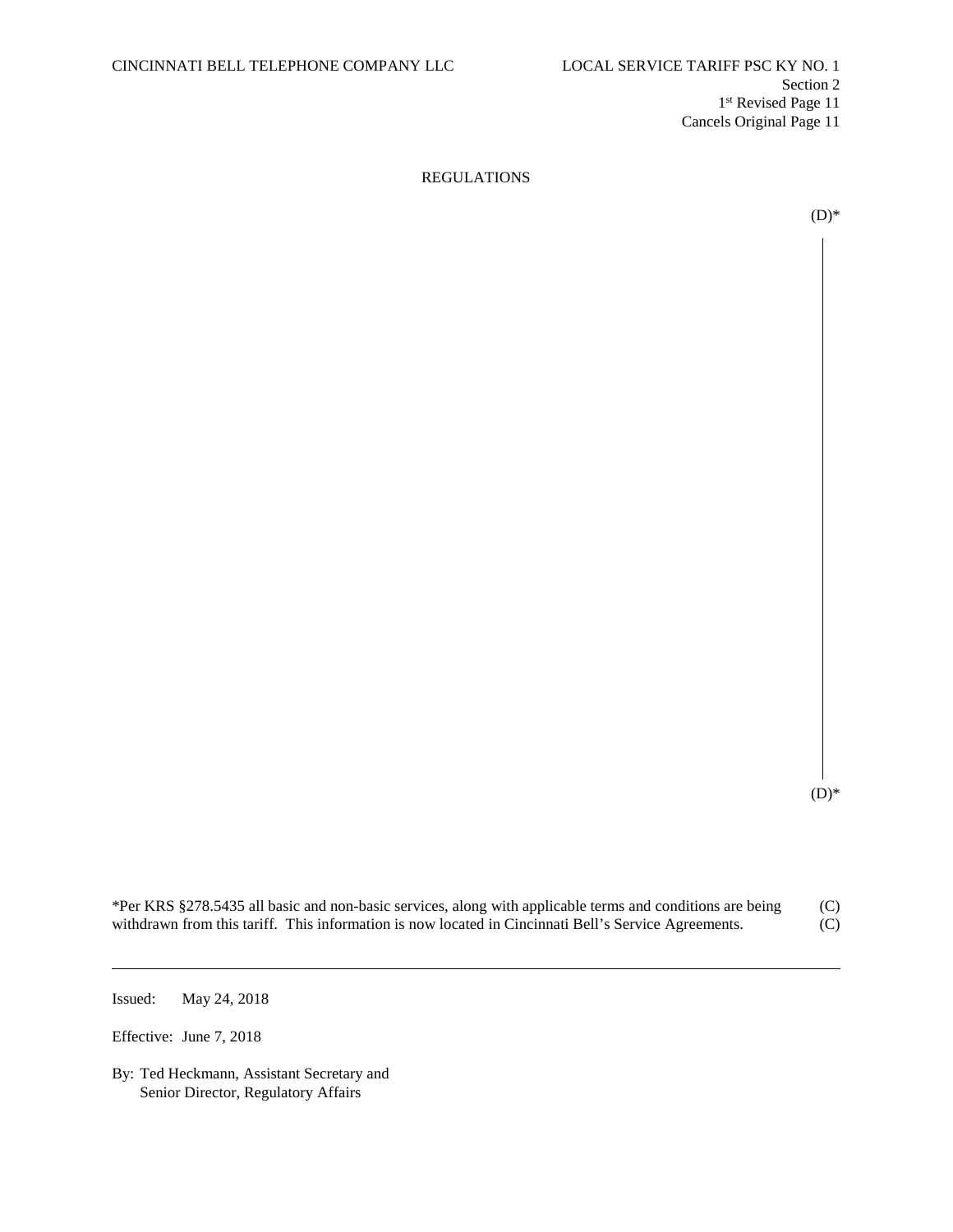$(D)*$ 

 $(D)*$ 

| *Per KRS §278.5435 all basic and non-basic services, along with applicable terms and conditions are being | (C) |
|-----------------------------------------------------------------------------------------------------------|-----|
| withdrawn from this tariff. This information is now located in Cincinnati Bell's Service Agreements.      | (C) |

Issued: May 24, 2018

Effective: June 7, 2018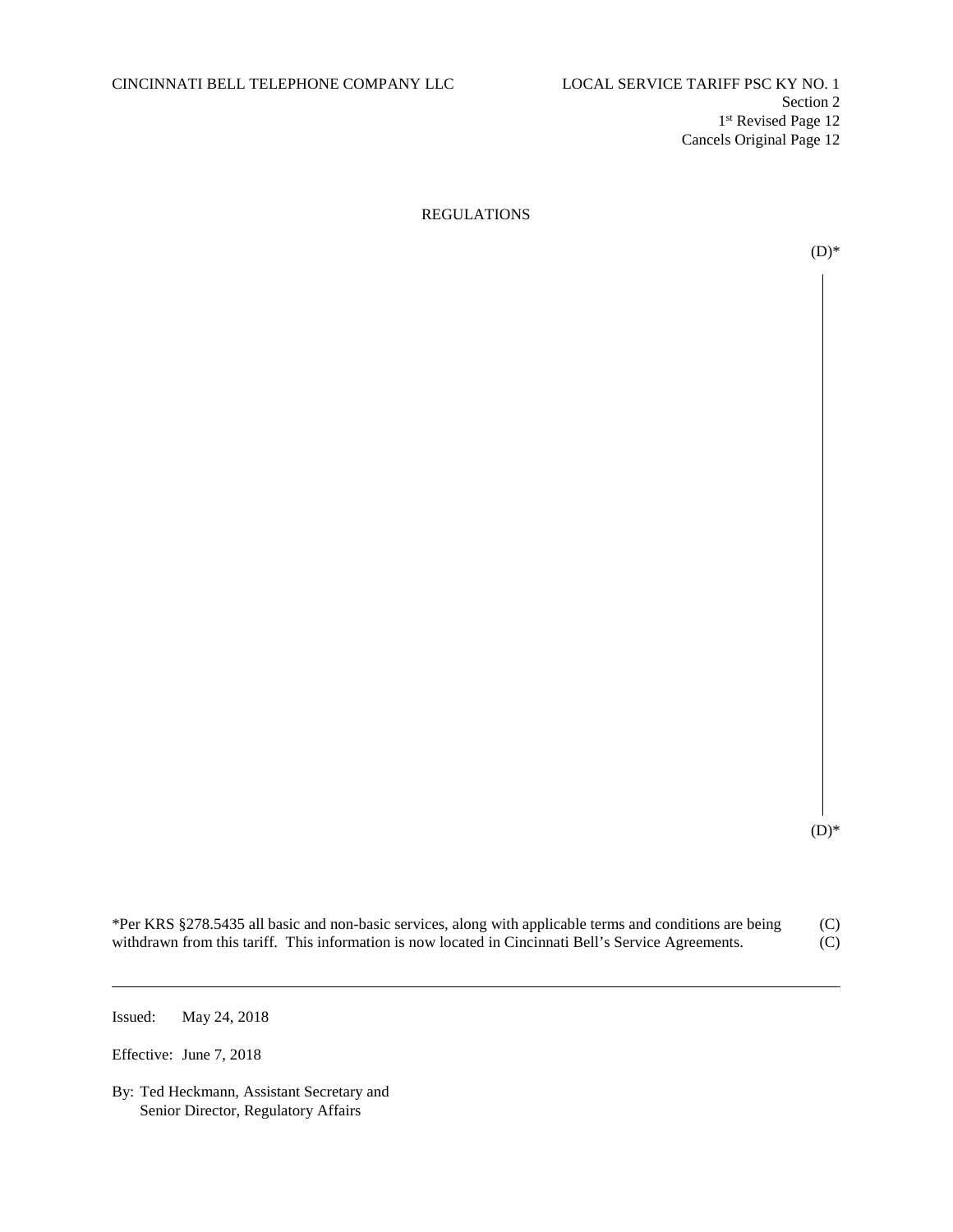# CINCINNATI BELL TELEPHONE COMPANY LLC LOCAL SERVICE TARIFF PSC KY NO. 1

# REGULATIONS



 $(D)*$ 

| *Per KRS §278.5435 all basic and non-basic services, along with applicable terms and conditions are being | (C) |
|-----------------------------------------------------------------------------------------------------------|-----|
| withdrawn from this tariff. This information is now located in Cincinnati Bell's Service Agreements.      | (C) |

Issued: May 24, 2018

Effective: June 7, 2018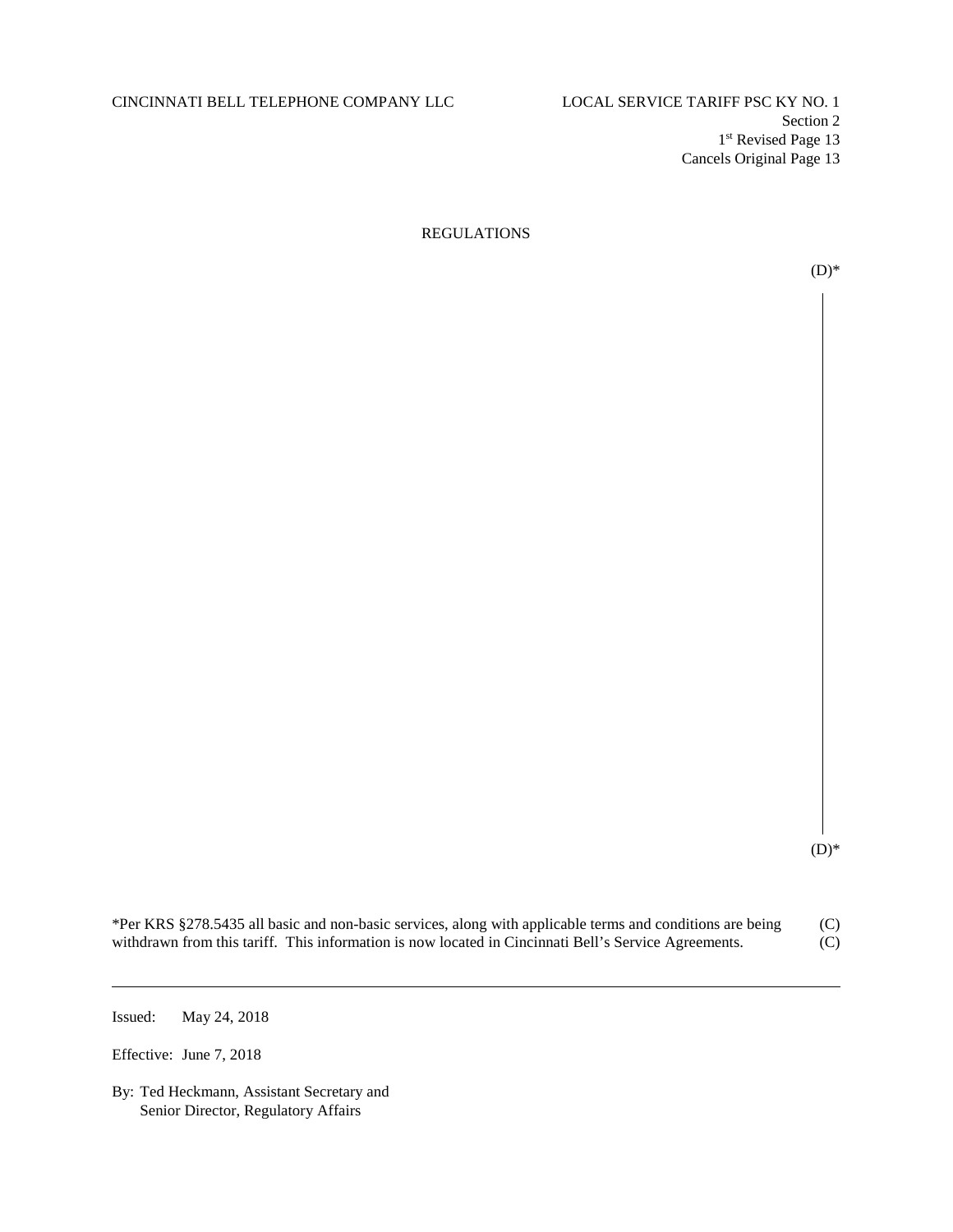$(D)$ \*

| *Per KRS §278.5435 all basic and non-basic services, along with applicable terms and conditions are being | (C) |
|-----------------------------------------------------------------------------------------------------------|-----|
| withdrawn from this tariff. This information is now located in Cincinnati Bell's Service Agreements.      | (C) |

Issued: May 24, 2018

Effective: June 7, 2018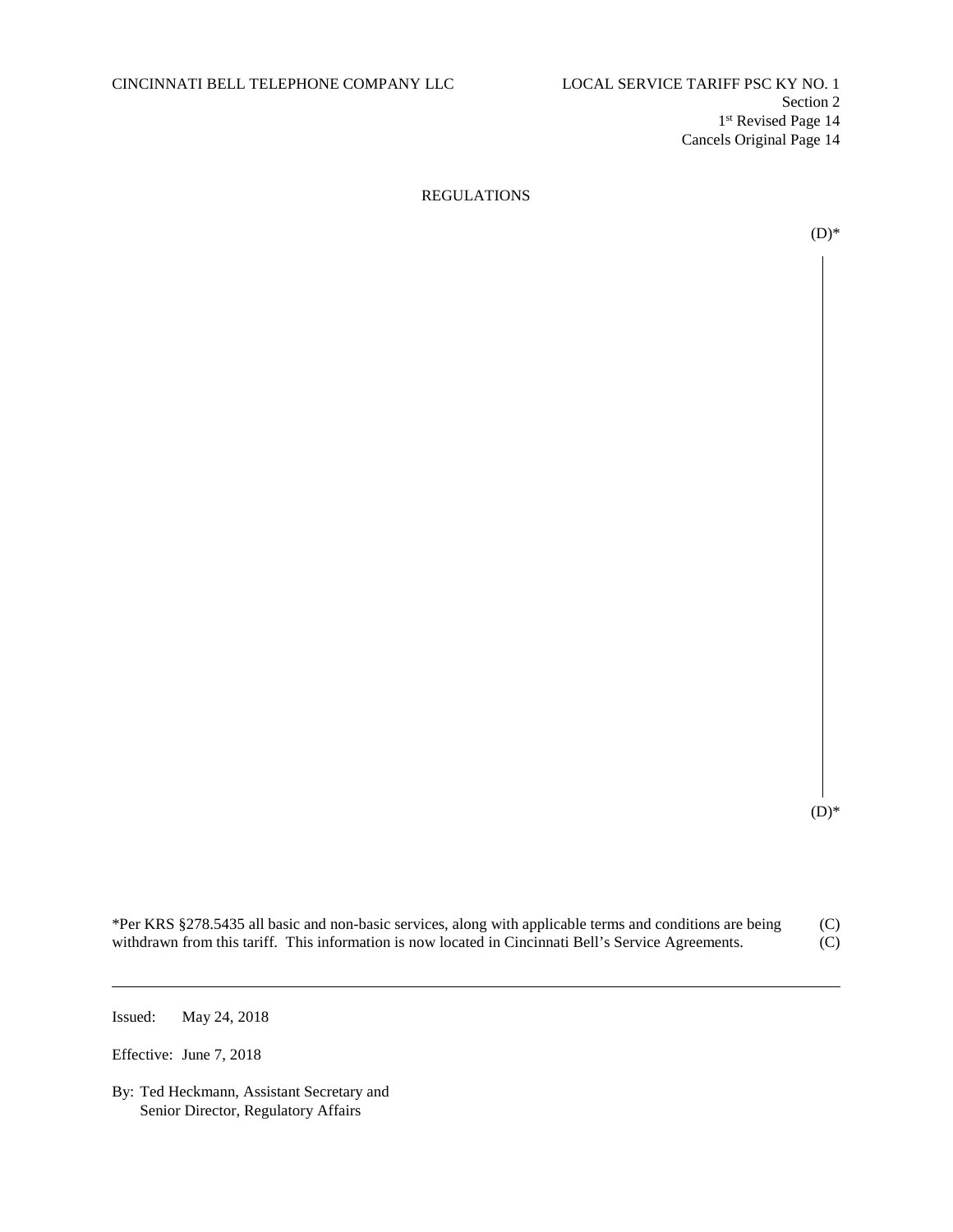# CINCINNATI BELL TELEPHONE COMPANY LLC LOCAL SERVICE TARIFF PSC KY NO. 1

Section 2 1st Revised Page 15 Cancels Original Page 15

## REGULATIONS

 $(D)*$ 

 $(D)*$ 

| *Per KRS §278.5435 all basic and non-basic services, along with applicable terms and conditions are being | (C) |
|-----------------------------------------------------------------------------------------------------------|-----|
| withdrawn from this tariff. This information is now located in Cincinnati Bell's Service Agreements.      | (C) |

Issued: May 24, 2018

Effective: June 7, 2018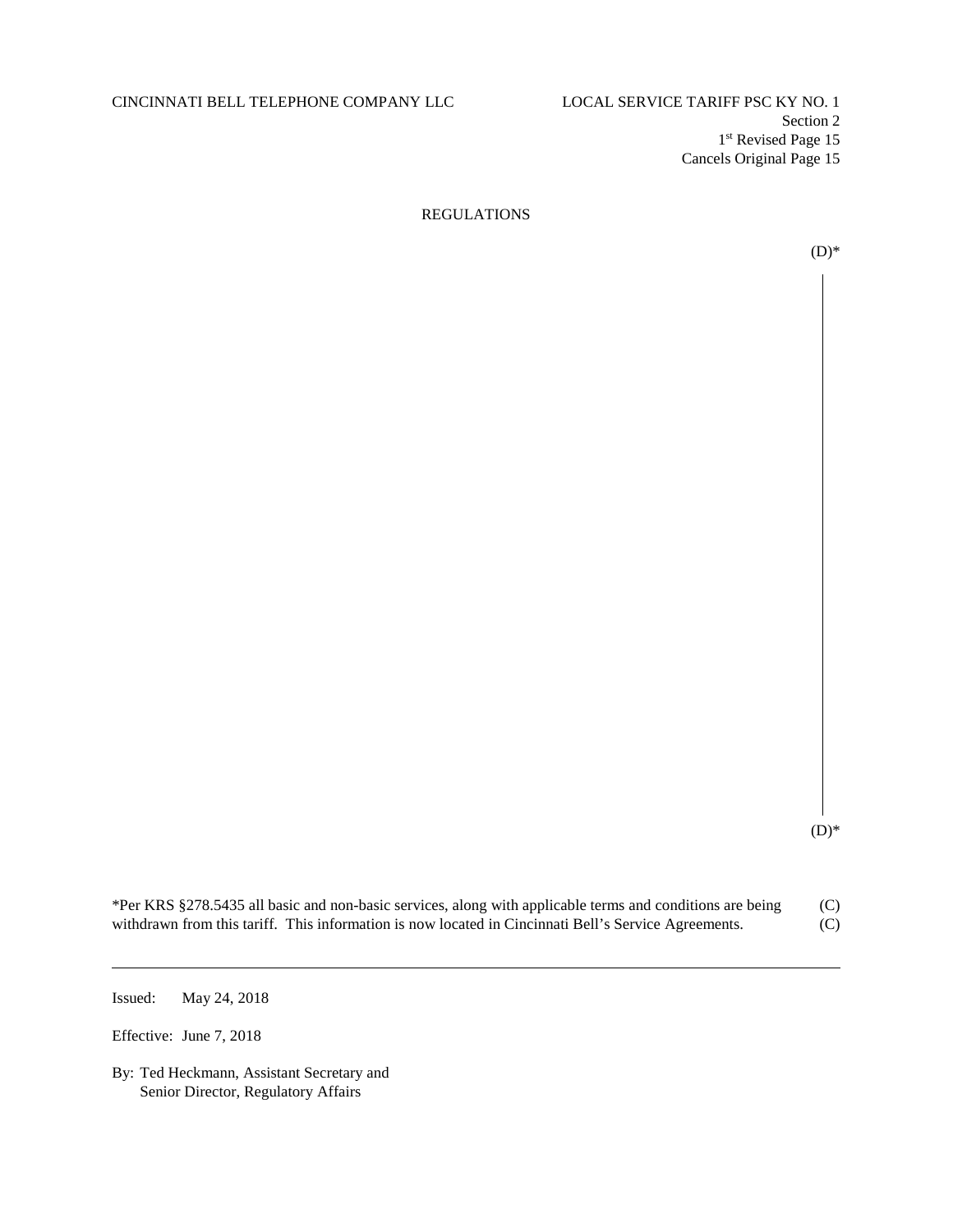$(D)$ \*

| *Per KRS §278.5435 all basic and non-basic services, along with applicable terms and conditions are being | (C) |
|-----------------------------------------------------------------------------------------------------------|-----|
| withdrawn from this tariff. This information is now located in Cincinnati Bell's Service Agreements.      | (C) |

Issued: May 24, 2018

Effective: June 7, 2018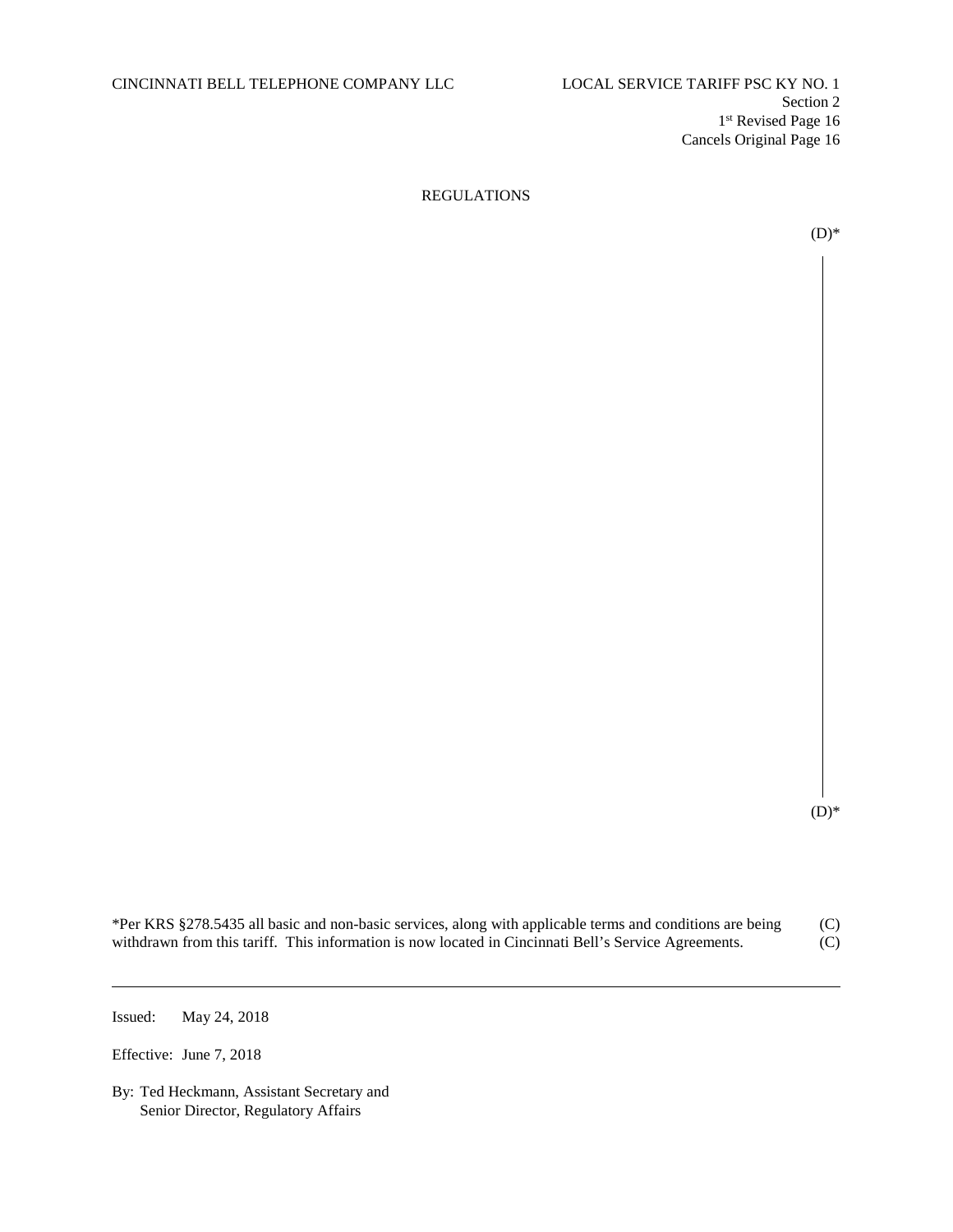$(D)$ \*

| *Per KRS §278.5435 all basic and non-basic services, along with applicable terms and conditions are being | (C) |
|-----------------------------------------------------------------------------------------------------------|-----|
| withdrawn from this tariff. This information is now located in Cincinnati Bell's Service Agreements.      | (C) |

Issued: May 24, 2018

Effective: June 7, 2018